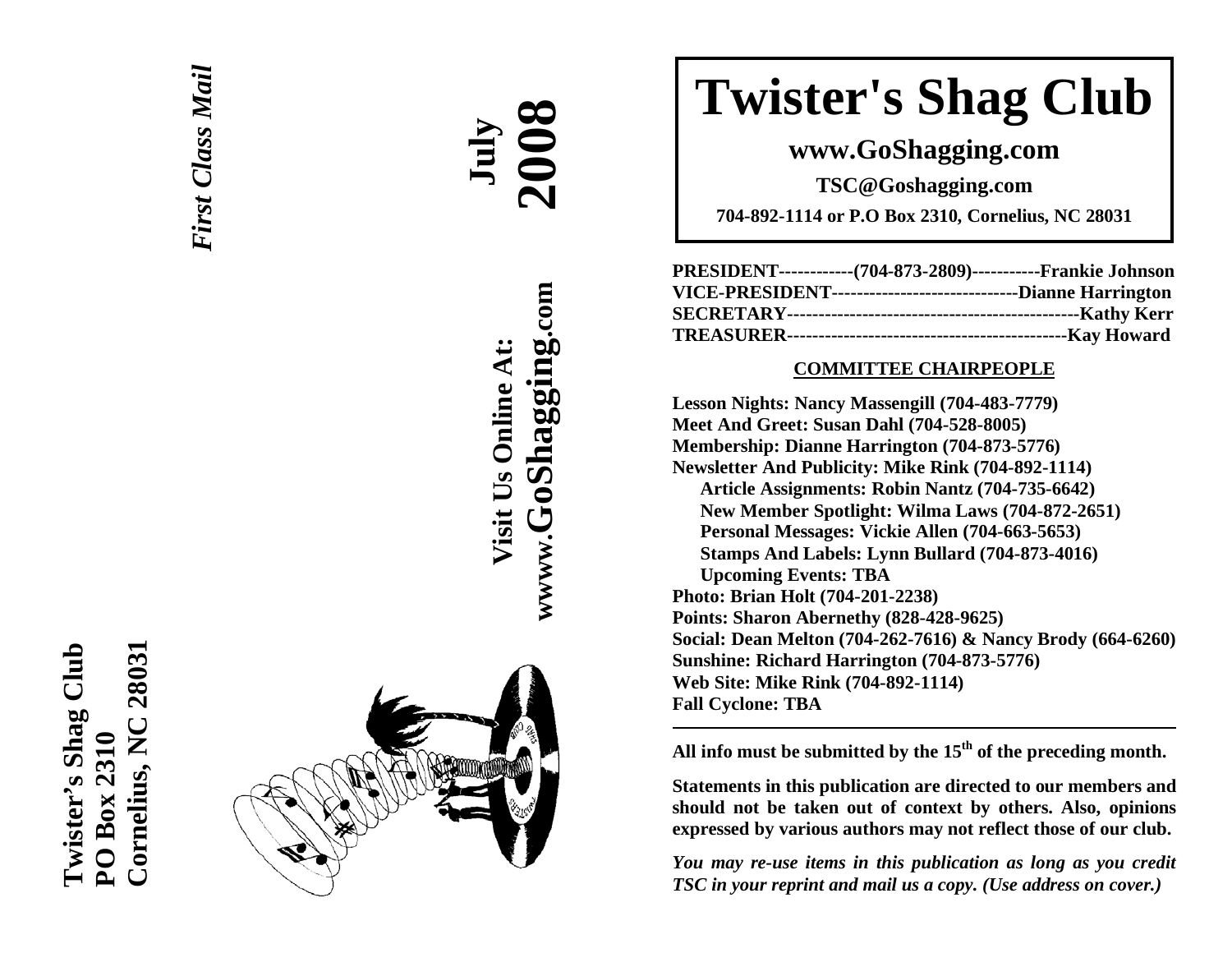### **The President's Letter**

"Probably the Shag is best performed on a hot summer night, on a wooden dance floor sparkling and gritty with beach sand. The humidity needs to be eighty percent or above. The crowd should be thick, the temperature near the jukebox almost insufferable. The dancers need to feel fully justified in sweating." (Taken from *SHAG, The Legendary Dance of the South* by Bo Bryan.)

If the quote above is correct, then we must have performed well at the first ever Local Shag Club Party. Who knew we would be having a heat wave. Yes, it was hot and crowded, just like Ducks on Saturday night at SOS. But we had a ball. It was really great to see so many people from so many different shag clubs. Hopefully this will become a regular event. Many thanks to the Twister's members that helped work the door and sell 50/50 tickets. We raised over \$500 for the Ellen Taylor Foundation for Junior Shaggers. I especially want to thank Mike and Peggy for all the work they did making the arrangements and setting up the facility.

Can you believe this year is almost half over? The Fourth of July will be here before we know it. Don't forget the Shagtour.com party. (See the flyer in this newsletter.) Many people plan family gatherings to celebrate Independence Day. After your family picnic, come out to Havana and celebrate with your shag family.

On July 25, Twisters will host our annual Turntable Treasures Vinyl Party and Fundraiser. It will be great. Please note the date change for this party. More details are found in this newsletter.

If you can go to the beach the week of July 17–20, be prepared to see some of the best shaggers around. Juniors (under age 21) will convene at Ocean Drive for their version of SOS. These kids are amazing and deserve all of the support we can give them. They are the future of our dance. TSC is proud to sponsor them each year!

Our next business meeting is on July 1 at Fat Boys. Come early and enjoy the buffet. If you are traveling on the 4th, be safe. As for us, I'm ready to stay at home for a couple of weeks!

### **Last Chance To Be On The Bus!**



On Saturday, June  $28<sup>th</sup> TSC$  members and guests are invited to join us for a bus trip to the Winston-Salem Shag Club's Oldies Party. It's only \$15 (total) for the trip and party for TSC members, \$20 for guests. BYOB or bottle. They'll provide lots of food and setups. Our club will also provide goodies for the bus ride. As we go to press, there are about 15 seats left on our 55 passenger bus.

Come join the fun. Got questions? Call Mike at 704-892-1114.

The bus will leave from I-77, exit 28 at the bank in front of the former Holiday Inn at 5pm sharp. It will pick up at Fat Boys at exit 36 at 5:10. And, at JR's at exit 50 at 5:30. The bus will leave Winston at 11:30pm, so you can be back early.

### **Shag Club Meeting News**

The next business meeting will be on July  $1<sup>st</sup>$  at Fat Boys Restaurant (I-77, exit 36) in Mooresville. Music starts at 7pm. Members are encouraged to come early and enjoy the delicious buffet. The business meeting begins at 8:00 PM.

Lorinda Schwartz has submitted an applications to join TSC and should be at our meeting to be voted on. Come out and meet her!

### **2008 Fall Cyclone Information**

Details should be finalized, and information should be available about our party sometime this month on www.goshagging.com.

Frankie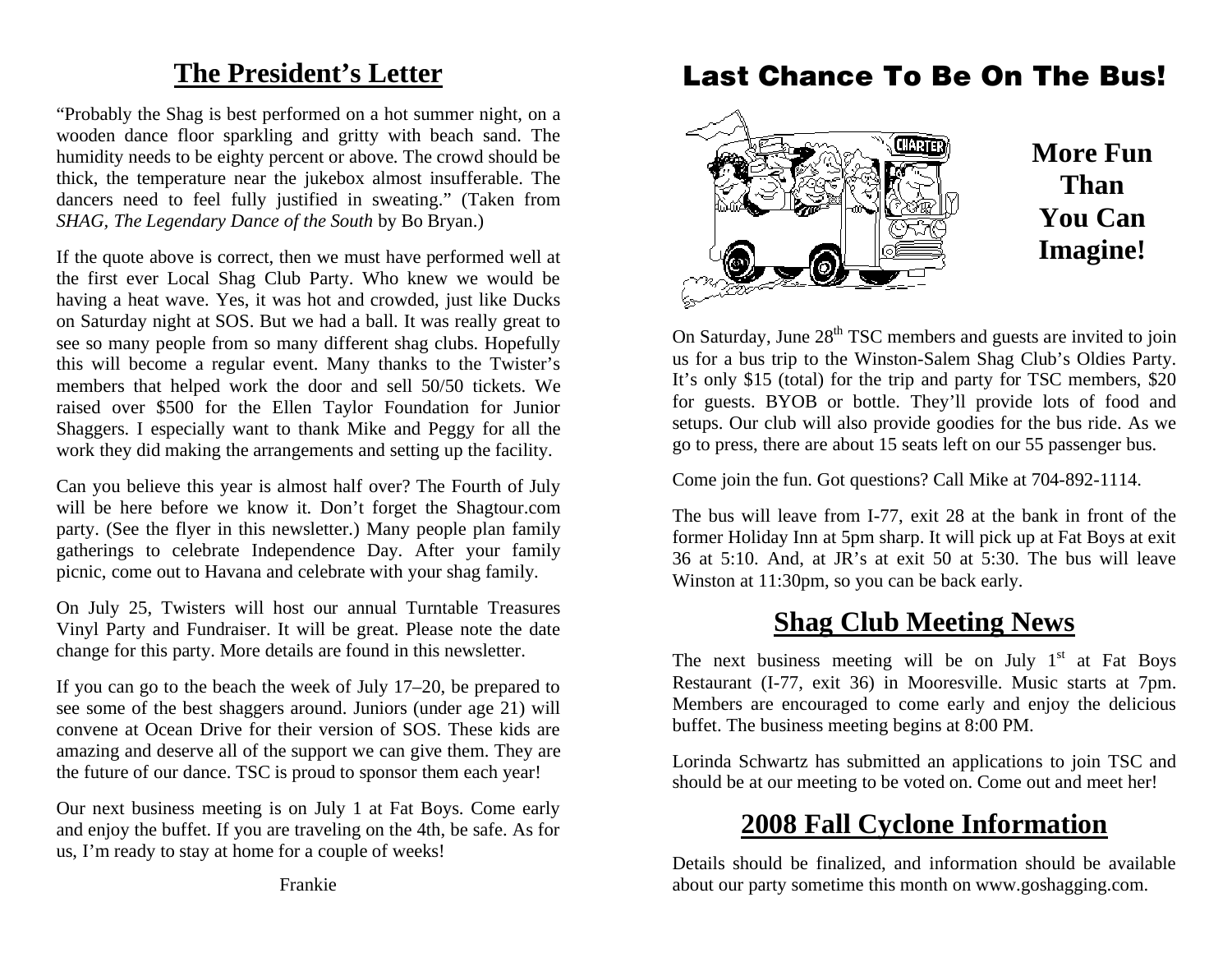**Shagtour.com Celebrates Their 1st Anniversary With A** 

### **Club Tour Weekend Party**

**Thursday At Lynns – Home Of Charlotte Shag Club Friday At Havana Social Club – Home Of Twister's Shag Club Saturday at Thoroughbreds - Home of Mountain Island Shag Club Sunday at Boppers Bar & Boogie – Home of Boppers Shag Club** 

*Special Recognition Of Shaggers Attending All 4 Nights.* 

#### **Schedule:**

**Thursday July 3rd at Lynns. Lessons from 7:00 - 8:00 Kickoff Party starts 8:00pm. No Cover. Munchies provided. DJ Farrell Watts Amateur Jack and Jill contest (round 1)** 

**Friday July 4th. Continue your weekend tour at Havana Social Club. Free group shag class at 7:30. Party starts 8:30pm. \$3 cover with snacks provided. DJ Mike Rink** 

**Saturday July 5th at Thoroughbreds. Kick back and enjoy the sounds of The Bigtime Party Band featuring Tiff Wheeler. Party starts at 7:30pm. \$3 cover charge with snacks provided. DJ Gene Sistare Jack and Jill contest (round 2)** 

**Sunday July 6th at Boppers Bar & Boogie. Party begins at 7:30pm. Join us for the Awards Party with DJ Gene Sistare. Complimentary hotdogs and chips. \$3.00 cover charge. with Jack & Jill (round 3) and finals at 10 pm.** 

**Jack & Jill Details: No Entry Fee - This is for entertainment purposes only. Partners will be randomly matched. All couples will dance simultaneously. Participants cannot have entered any shag competitions previously. Five men and five women will be chosen each night to compete in the Finals on Sunday night at Boppers Shag Club.** 

# **THE FIFTH ANNUAL**

### **TURNTABLE TREASURES VINYL PARTY AND FUNDRAISER**

**Hosted By Twister's Shag Club On FRIDAY July 25th At Havana Social Club** 

**Come Hear Your Favorite Slow Songs, Smooth Grooves, R&B Classics, Upbeat And Even Line Dance Tunes That Helped Make Shagging Popular, Played From Real Vinyl Records!** 

**Featuring Long-Time DJ's Joanne Johnson, Mike Rink, Clyde Waller And Farrell Watts** 

**If You Were Shagging In The 80's Or 90's, Come Relive Great Memories With Your Friends. If You Started Shagging More Recently, This Is A Rare Chance To Enjoy Many Great Tunes!** 

**Doors Open At 6pm, And Food Will Be Provided. Admission Is A Minimum \$10 Per Person Donation**

#### **PLEASE NOTE: ALL OF THE PROCEEDS FROM THIS GREAT EVENT WILL BENEFIT JUNIOR SHAGGERS OR LOCAL, NEEDY CHILDREN!**

**Havana Social Club is located at 17105 Kenton Place. For more info, call 704-892-1114 or visit www.GoShagging.com** 



**RECORDS RULE!** 

**LET'S SPIN 'EM!** 

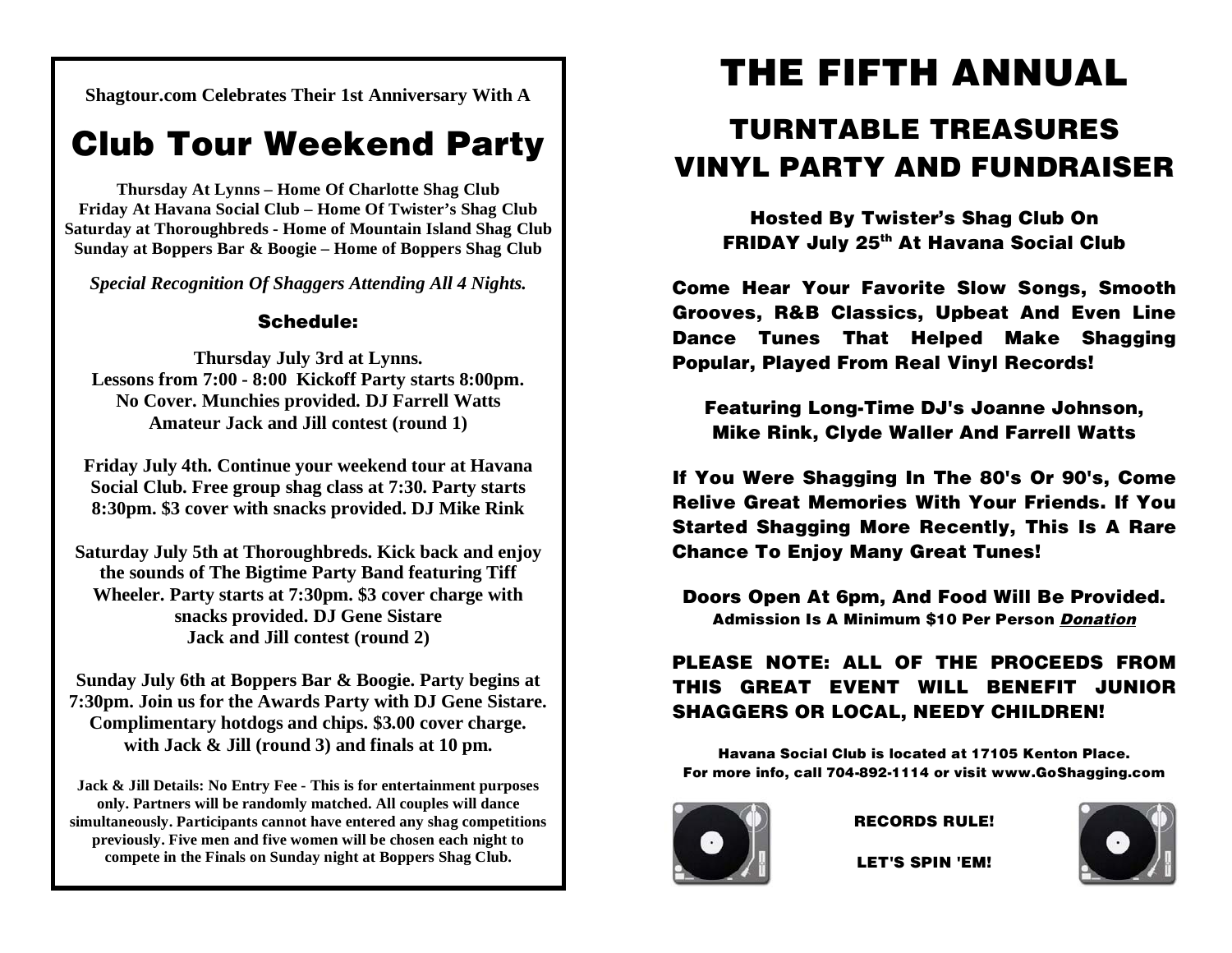### **New Member Profiles**

By Tommy & Wilma Laws

#### **Debbie Blackburn**

Debbie lives in Purlear, NC and enjoys riding motorcycles, biking, walking, and dancing.

Her father has been teaching the shag dance for years and had tried to get her to take lessons, but she was not really interested at that time. Her friend Teresa Spears invited her to take lessons with the Fun Bunch and she decided to give it a try. She is enjoying it.

Debbie is single, enjoys meeting new people, and having a good time. Welcome Debbie, we are happy to have you in our club!

#### **Mike Barron**

Mike lives in Hamptonville, NC and enjoys keeping his yard in tiptop condition and does some farming. He loves music, and began dancing with the Winston Salem Shag Club.

Mike worked in sales and has been retired for about two years. He first became curious about the Fun Bunch by scrolling through our web site.

He is enjoying being a part of TSC and finds that the members are all so cordial and make him feel at home. He wishes he had started dancing years ago!

#### **Sal Prizzi**

Sal lives in Statesville, NC and loves traveling around in his motor home. He enjoys golf, jet skiing, ATV riding, and dancing. He became interested in the shag dance after meeting Susan at the YMCA and listening to her talk about how much fun she has.

Sal enjoys all of the Twisters Club activities and meeting so many new people.

### **New Member Profiles (Continued)**

By Tommy & Wilma Laws

#### **Greg and Marcia Long**

Greg enjoys golf, reading, and watching sports while Marcia enjoys reading, shopping and movies. They are both enjoying beach music and shagging, now! They became interested in learning to dance after seeing several couples shag and thought it looked like a fun thing to do.

They read about TSC in the newspaper and wanted to know more about the club and its members. They were welcomed by everyone, and included in club activities.

They also enjoy spending time with their dog "Chance", and going to Myrtle Beach. Last summer they made their first visit to Fat Harolds! They are looking forward to going to other shag club activities, and learning new shag steps.

### **A Great Time At The Inaugural Party**

By Susan Dahl

How much more fun can we take? Despite the record heat and lines at the bar, everyone loved the evening!

Who knew there would be 425 shaggers and/or party people there? There were attendees there that I haven't seen in two years that I spent a good portion of the evening hugging!

Fox Den and all of us didn't have a clue that many would be there. So, the bartenders had a hard time keeping up with the thirsty dancers. But, they learned!

All The DJ's played the best music! What a fun, fun time!

Hopefully, this party will take place again. I know everyone will be more prepared the next time.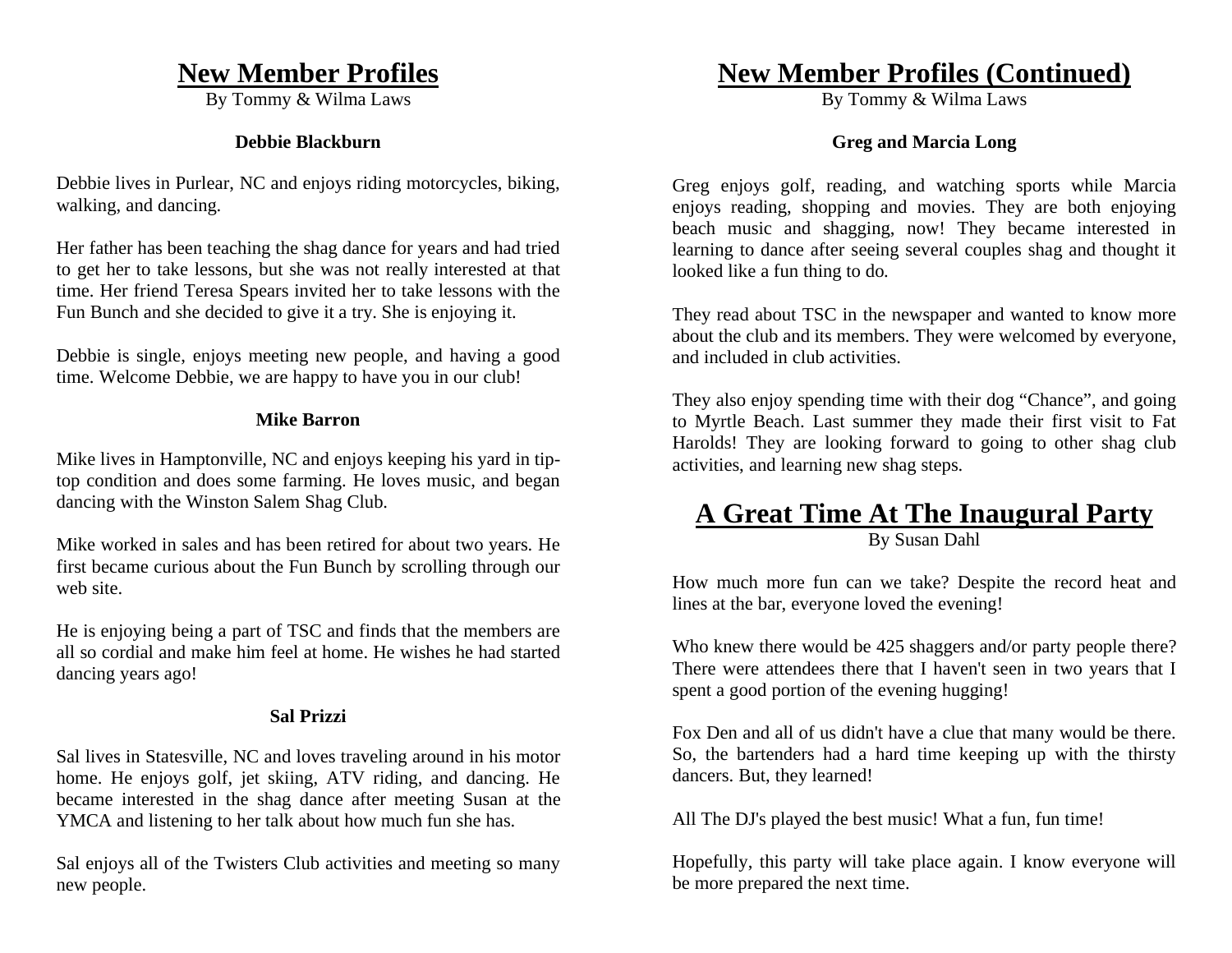### **The First Ever "45 Mile Group" Party**

By Peggy Cavin

For several months eighteen local shag clubs had been talking about going together and hosting a huge party. On Saturday, June 7th it finally came together at Fox Den Country Club. The clubs in the 45 Mile Group pulled together and worked the door and raffle booth from early evening until the last couple left the building.

The DJ's were great and kept the two dance floors (one inside and the other outside) full all night long. The heat that day, which turned out to be the hottest of the year, didn't keep the shaggers from having a good time.

Fox Den has an awesome new clubhouse, overlooking the golf course, which everyone enjoyed. The inside restaurant with a hardwood floor and the outside veranda with makeshift dance floor together made a great place to host a party. The facility employees were friendly and most helpful throughout the day. And, I might add, they were in awe of all the shaggers. They all commented about watching the fun we all had that day.

We had people at the party from much further out than the 45-mile radius of the group of clubs hosting the event. In fact, there were over 24 shag clubs represented by the 425 people who attended. Even our friend, Al, from Pittsburgh came down to party with us. (Al is a party within himself!)

Thanks to all the members who helped us set up, work the party, or clean up afterwards. Bob and Cindy as well as Roger and Kathy were a tremendous help and it was greatly appreciated. Needless to say, we are looking forward to local club party in the future!

### **Free Junior Shag Camp**

Jason and Holly Cagle will open up their dance studio to those under age 21 for a set of free shag lessons on Mondays July 7 and July 14. Anyone can register at www.dancefeverharlotte.com. TSC is proud to help sponsor this worthy event leading up to Jr. SOS!

### **Area Shag Club Party**

By Teresa Sloop

The Area Shag Club Party was a new experience for all of us. I was nervous, wondering how successful the party would be and about not having my better half at my side. As the night approached, I was anxious and full of anticipation. I was not disappointed. I have heard that no one throws a party like the Twister's Fun Bunch, and even though the other shag clubs were involved, the Twister's influence was definitely seen everywhere.

When I arrived the party was definitely in full swing. People were everywhere, inside and out, and fun was being had by all. The atmosphere was hot and the night was hotter. I don't think I have ever been so hot, but had so much fun. The deck was the place for me since it was slightly cooler and there were lots of people to get to know and lots of dancing to observe. Everyone I spoke with seemed amazed that so many people came to the party and that they stayed even with the heat.

I worked the Registration Table with Nancy late in the evening and was thrilled to see people still coming in to join the fun. Some people were from other clubs and some people were looking for a shag club to join. Everyone leaving voiced what a good time they had and seemed to be replaced by someone else looking to join in.

I didn't stay long but was happy and proud to be part of a club that can pull together a night like that and make it a night to remember.

### **Awesome Golf Outing**

By Ava Hurd

The golf outing at Fox Den was my first time to play with our club members. I had a wonderful day. Thanks to Jim, Dennis, and Roger for their patience ,and some very good advice on my golf game. Scores would have been higher with another ace player other than me, but we had loads of fun!

I look forward to playing in future golf outings, and more dancing!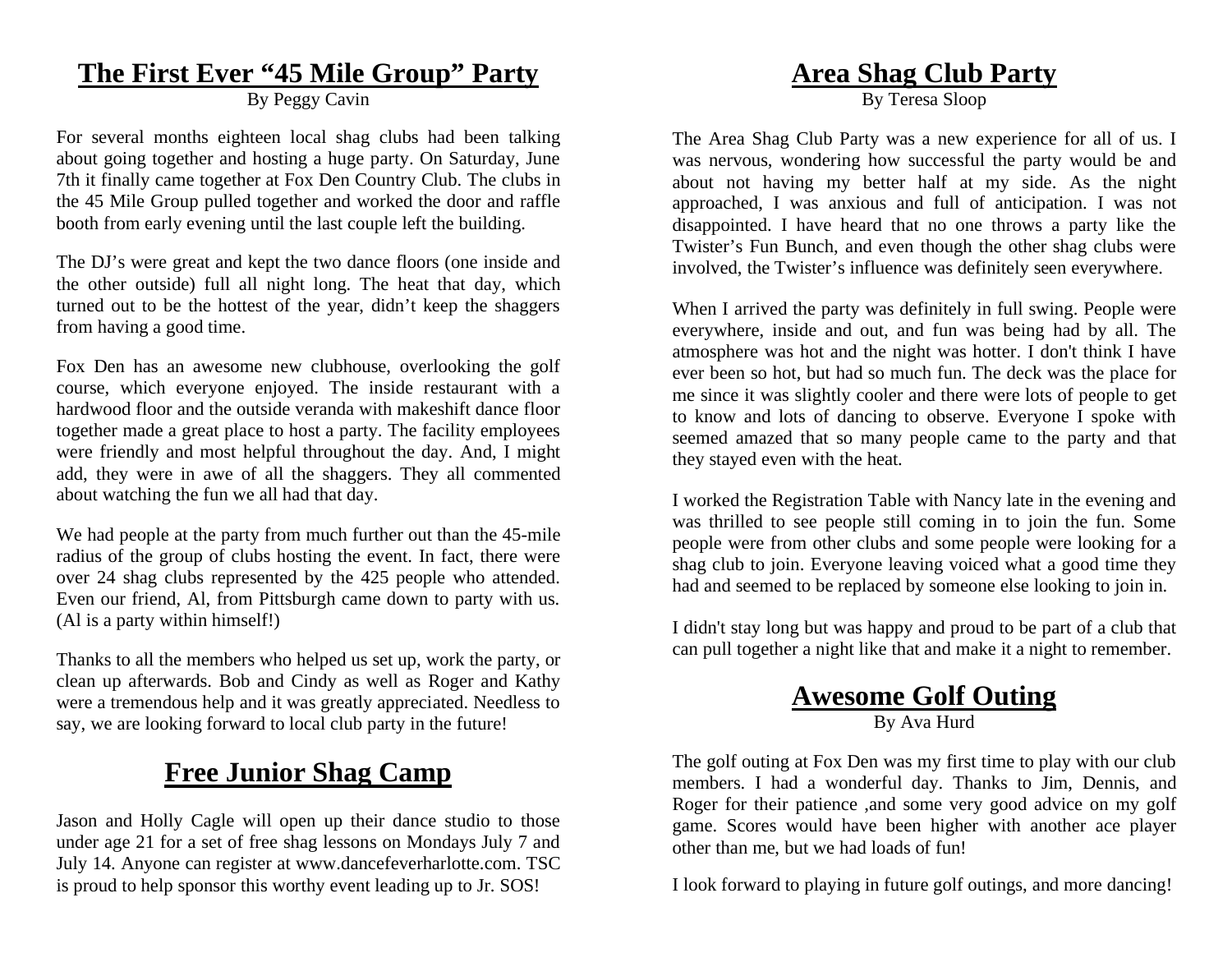### **To Twister's Shag Club**

From Sandy Dell

Sue and I just wanted to thank you again for your hospitality during SOS week at North Myrtle Beach. We met so many wonderful people. We laughed and danced more at your parties than any other year we've been to. Your club members made a point of talking to us and dancing with us at the mid-week party and at the big party on Saturday. We made a lot of great new friends. I also really appreciate being invited to play in the golf outing. It gave me another opportunity to meet some great people.

Our Boston club (The Southern New England Shag Club) has all but disbanded because many of our members have moved south. (There were only about 15 somewhat active members to begin with.) We really only get to shag when we travel south. Several of our members have been to the Capitol Classic in D.C. a few times.

I really hope we can get some of them to the Fall Cyclone. We'll send pictures and we hope to see you soon.

### **A Friday Night at Havana Social Club**

By Ann Horton

Recently, we made it down to Havana on a Friday night. A nice dinner across the street at the Galway Hooker Pub with Greg and Amy Crowley, two of the nicest shaggers in the world, was where we started our evening. They were kind enough to give me a ride from Troutman.

There was a great turn-out of the Statesville crowd. Their reputation as "early leavers" is crumbling. The DJ kept them moving! Importantly, they danced without injury.

It was great to see Sharon and Edward out there showing us how it's done! We even got to discuss the nuances of Jello shooter making with Mike Rink, an expert. We bow to his proficiency in this craft. We are inspired. I can't wait until the famous Winston Bus Trip; eventually to be known as the Jello-Shooter Cruise.

### **What's Happening In The Shag World**

#### **GoShagging.com Has More Items And Details!**

*Note: Party flyers & club mail can be viewed at monthly meetings.* 

**June 28: Bus Trip to the Oldies Party At Tanglewood Park. See article in this newsletter for more information.** 

**July 1: TSC Meeting. Social 7pm, Meeting 8pm.** 

July 11 - 13: ACSC Summer Workshop in Greenville, SC. Hosted by the Carolina Shag Club. \$60. DJs Jack Moore, John Wilson, Billy Waldrep. 864-244-3907 or email ransmith27@aol.com.

July 12: Monroe Shag Club's Red, White & Blue Dance. \$5 DJ Eddie Thompson. 764-8808 or webmaster@monroeshagclub.com.

**July 17-20: Junior SOS at Ocean Drive. TSC sponsors the Junior Shag Association, and Mike Rink will DJ at Ducks on Saturday night. Don't miss the fun, and a chance to see the next generation of shaggers learning our dance.** 

July 19: Monthly party hosted by the Lancaster Shag Club. \$5. DJ Billy Cook. double 517@yahoo.com or 803-286-5694 for more.

July 19: Monthly Party hosted by Gaston Shaggers. \$6. DJ Tim Boggs. 704-827-1770 or patsyfuller@carolina.rr.com for more.

July 19: Monthly party hosted by the Sandy Beach Shag Club. \$7. DJ Tommy Samole. 828-438-8906 or rsmorley55@hotmail.com

#### **July 25: TSC's Turntable Treasures Vinyl Party And Fundraiser. More details are located in this newsletter.**

July 26: All Vinyl Party hosted the Charlotte Shag Club. DJ's Roger Holcomb, Randy Rowland, Mike Brantley & Farrell Watts.

July 26: Monthly party hosted by Brushy Mountain Shag Club. \$6. DJ Norman Mills. 336-838-4144 or hauser013@aol.com.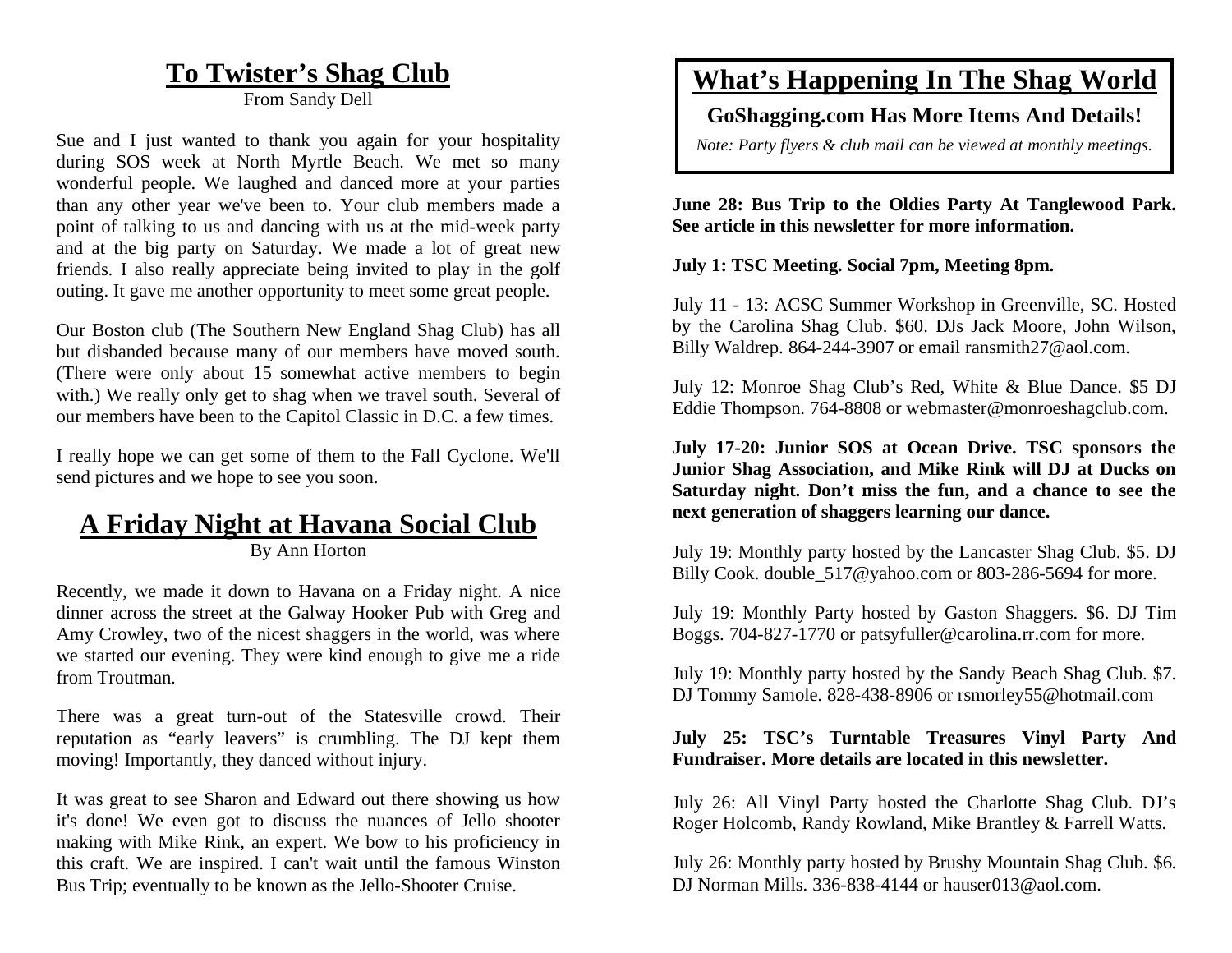July 26: Beach Blast hosted by the Lake Wylie Shag Club. \$20. Three DJs. 803-802-3011 or Thevash ge@yahoo.com for info.

#### **Aug 9: Frozen Fantasy Party hosted by TSC. Details coming.**

Aug 14-16: Shag Tracks in Chattanooga, TN. Hosted by Choo Choo Shag Club. \$55-\$60. DJs Bill Waldrep, Tootie Brown, David Sessoms, Morris Varnell, Mike Hall and Ken Hughes. 423-334- 2882 or rmkellar@aol.com for more info.

Aug 15-16: Runway Boogie hosted by Beckley Area Shag Club. \$50. DJ's Judy Collins & Butch Metcalf with The Holiday Band. Workshops by Charlie & Jackie & Ellen Taylor. 800-294-0855.

August 16: Monthly Party hosted by Gaston Shaggers. \$6 guests. DJ Gene Hensley. 704-827-1770 or patsyfuller@carolina.rr.com

Aug 16: Monthly party hosted by Brushy Mountain Shag Club. \$6. DJ Eddie Teeter. 336-838-4144 or hauser013@aol.com.

Aug 21-24: Beach Music Festival. Hosted by Charleston/Islanders Shag Clubs. \$60. DJs Pat Patterson, Ray Scott, Butch Halpin and 16 bands. 743-814-0577 or mysticlady@mindspring.com for more.

Aug 23: Super Summer Jackpot Party in Southern Pines, NC. Hosted by the Moore Area Shag Society. \$10. DJs Lanny Elmore and Robbie Farrell. 910-673-2547 or rogerracster@nc.rr.com

August 23: Summer Sizzler hosted by Statesville Shag Club. \$25 - \$30. DJs Gene Hensley & Larry "Big Fish" Calhoun.

Sept 2: Battle of the DJ's hosted by Bopper's Shag Club. \$5. 704- 334-8234 or mpittsenbarger@carolina.rr.com

#### **Sept 5: TSC's SOS Kickoff Party at Havana**

**Sept 12-21: SOS Fall Migration.** 

**Oct 11: TSC's Lake Cruise** 

**Nov 7-9: The Fall Cyclone. See www.goshagging.com, soon!** 

**Dec 31: TSC's New Year's Eve Party.** 

### **This Month's Birthdays**

| Wayland Massengill | 07/01 |  | Eddie Teeter   | 07/12 |
|--------------------|-------|--|----------------|-------|
| Geoff Siege        | 07/03 |  | Arnold Hatley  | 07/17 |
| Stephanie Fields   | 07/06 |  | Linda Ortiz    | 07/20 |
| James Thorndyke    | 07/07 |  | Jimmy Melton   | 07/24 |
| Brad Johnson       | 07/08 |  | Dick Bigham    | 07/26 |
| Donna Hord         | 07/10 |  | Dennis Johnson | 07/26 |
| Marcia Long        | 07/11 |  | Dean Yancey    | 07/30 |

### **Next Month's Birthdays**

| Mary Frawley              | 08/02 |  | David Kelly           | 08/25 |
|---------------------------|-------|--|-----------------------|-------|
| Terry Turbyfill           | 08/04 |  | Ed Alexander          | 08/27 |
| <b>Margaret Honeycutt</b> | 08/07 |  | Janice Musgrove       | 08/28 |
| <b>Edward Carter</b>      | 08/12 |  | <b>Irby Bouknight</b> | 08/29 |
| Dean Melton               | 08/13 |  | Jackie Holshouser     | 08/29 |
| <b>Rochelle Firestone</b> | 08/15 |  | Ken Culpepper         | 08/30 |
| <b>Brenda Weisner</b>     | 08/15 |  | Kim Riley             | 08/30 |
| Lynn Bullard              | 08/22 |  | Roger Trexler         | 08/31 |
| Sandra Holmes             | 08/23 |  |                       |       |

#### **Dennis,**

**Happy Birthday to the love of my life!** 

**Frankie** 

#### **Khris,**

**Happy Anniversary to the man I love, from the woman who knows you best. Thanks for the best four years of my life. I am looking forward to many more. I love you Fred Flintstone.** 

**Teresa**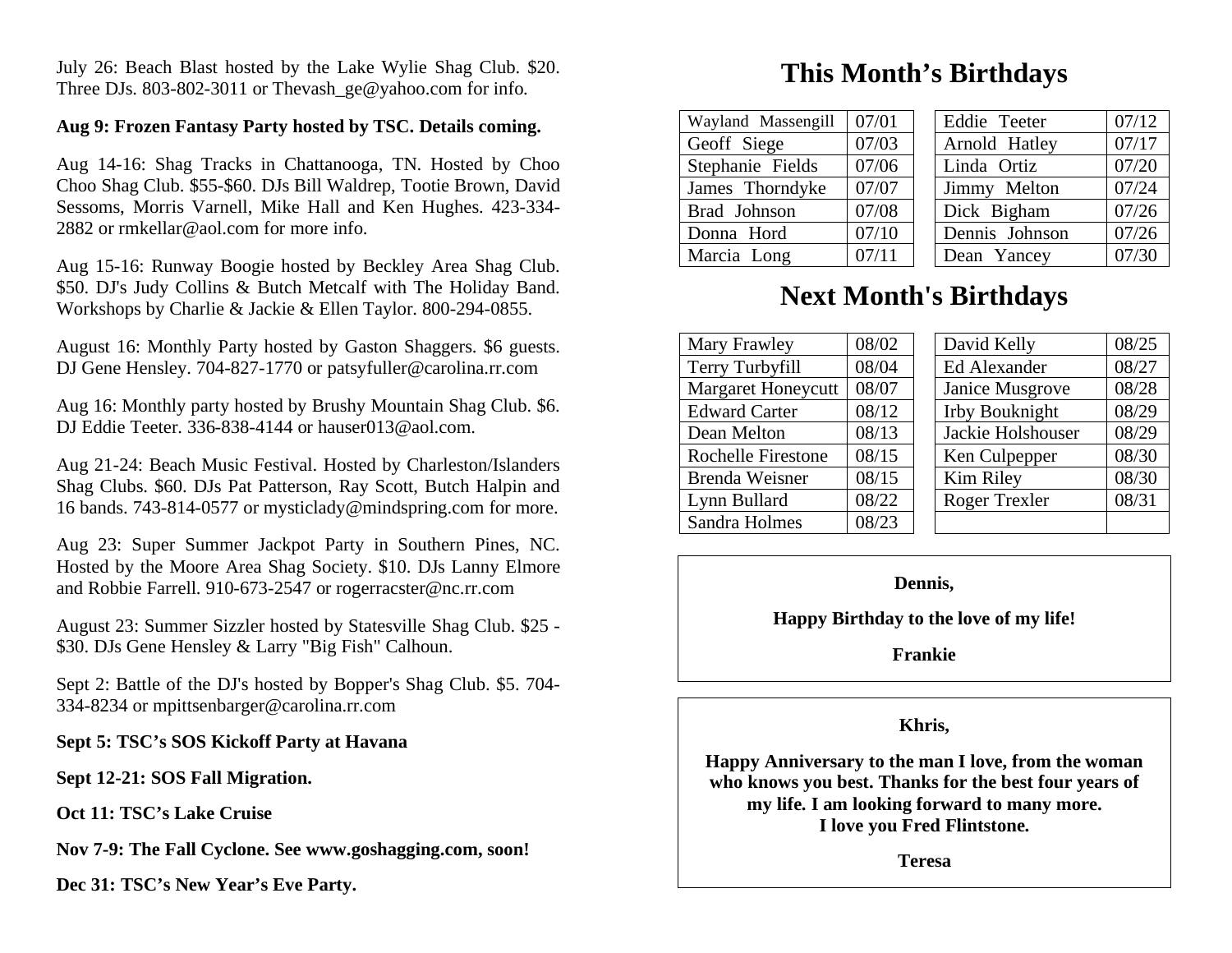**Happy Birthday to my husband Wayland. May your year be filled with enjoyable times, lots of friends, family and me. I love you.** 

**Nancy** 

**Happy 50th to the love of my life!** 

**Dean** 

**Teresa,** 

**The past four years have been wonderful. I am looking forward to many more. Happy Anniversary.** 

**Khris** 

**Happy Birthday Sparky! XOXOXO** 

**Queenie** 

### **Kannapolis Summer Events Series**

From Beverly Munday

Concerts begin at about 7:00 p.m. and are held at Village Park

Saturday, July 12 – Superglide Saturday, July 26 – Too Much Sylvia Friday & Saturday, August 8 & 9 – Beach Music Festival

Friday: Jim Quick & Coastline Saturday: The Craig Woolard Band, Mark Roberts and The Breeze, The Fantastic Shakers… and fireworks

### **A Memorable SOS**

By Bill Blanton

For lots of folks' spring starts each year when flowers bloom and the world turns green. But for us shaggers, it's official with the start of SOS. Many of our members are lucky enough to stay at the beach for the full ten days, some make both week-ends, others only one week-end, but we all seem to work in making an appearance each Spring.

Robin and I drove down for the first weekend and we had a blast. The weather was beautiful we stayed on the beach Friday and Saturday behind the Pavilion listening to some great music and talking with old friends. The Twister's tea party in the back room of Fat Harold's Saturday night was well attended with both members and guest. I've said in many articles that Twister's Shag Club is always well represented anywhere there's dancing and good music. I am so proud to say we where well represented Sunday morning as Pastor Beaver Greenway opened the service at The Church of The Lost And Found in the Pavilion with six Twister members in attendance!

### **Buy And Help Sell Fun Monday Tickets**

Attention TSC Members. Your help is needed. Have you purchased your Fun Monday raffle tickets? If not, please do ASAP. If so, you can always get another one or two.

We are also in need of a few people who will help us sell a few of these \$10 raffle tickets. Anyone can win (whether or not they are a shag club member) one of the big cash prizes. Plus, just buying a ticket helps ensure the continuation of the Fun Sunday and Fun Monday events during SOS. The sale of tickets also helps support a children's charity. So, let's get all of these tickets sold, soon.

TSC has 100 tickets to sell. Anything you can do to help us reach our goal will be greatly appreciated. Thanks!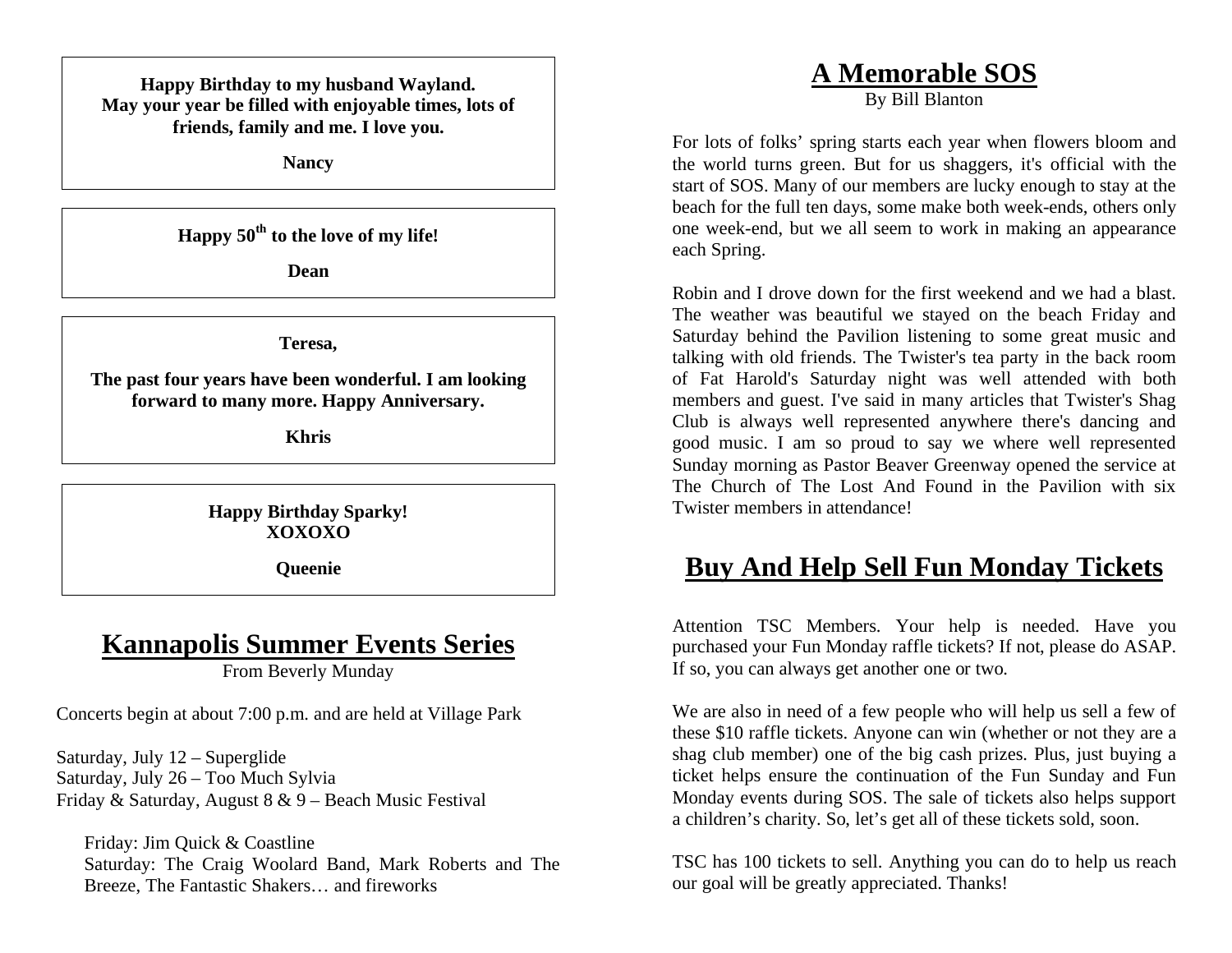### **Shag Club Rookie**

By Teresa Sloop

Since Khris and I just took lessons last September and joined TSC in November, I consider this our Rookie year. I must say it has been a wonderful year.

Khris is the more sociable one and quick to join a conversation while I tend to hang back and watch and listen. Mid-Winter and Spring SOS were definitely times to listen and enjoy. The atmosphere at the clubs can't be beaten and everyone was very friendly and helpful. Spending time at the O.D. Beach Club was our favorite activity since we knew several people there and the music was fantastic. We danced till our feet and legs were hurting and then we danced some more. Khris even invented a new step called "The Drunk Step". I don't think it is possible to teach it at the lessons though since it involves a lot of liquor and dancing that resembles Fred Flintstone. Being able to share the experience with Wayland and Nancy was awesome and getting to know other members of the shag club a little better was another perk to the trip. Mike and Peggy were great allowing us Rookies to hang out with them when our partners in crime had to return home. We even tried out a few other clubs besides the O.D. Beach Club with much the same results; lots of fun and dancing.

I am looking forward to September with anticipation usually reserved for Christmas and other occasions. We hope to break our record for hours danced and maybe even get a glimpse of the ocean. Who knows, we might be able to show the next Rookie bunch the ropes next year. But if not we will enjoy our time there even more thanks to the assistance we received this year.

Thanks again to all the TSC members who helped us feel a part of the great time at SOS.

### **TSC's "Home" Needs Your Support**

There is a lot going on in the summer, and that impacts the crowds at all shag lounges. So, please make sure you make every effort to be at Havana when you can. We all want big crowds on Fridays!

### **Birthday Party Fat Harold**

By Peggy Cavin

Saturday, June 13th was the 75th birthday for Fat Harold. An "all weekend" birthday party was held in his honor. We went down to help with the celebration and to show our support for this great man and what he stands for. The party ran from Thursday night through Sunday at both Fat Harold's Beach Club and HOTO's (Harold's On The Ocean). Each club had bands each day. Both clubs were packed with all of Harold's friends.

Twister's Shag Club's favorite band, The Fantastic Shakers, helped with the celebration on Saturday night. Bo called Harold to the stage where he sat and was sung to by the Shakers. As Bo picked at Harold, the birthday boy tossed cutting comments right back at Bo. There was a surprise visit by Elvis. Harold jumped in and sang the familiar songs with him. We even saw a wiggle or two from Harold. I think that was the twist Harold was doing at the end.

Fat Harold is a remarkable man and a very well-known person throughout our shag world and beyond. The great work he has done for Camp Kemo over the years is wonderful.

Watching all the people coming up to wish Harold a happy birthday was unbelievable. This man has hundreds of friends all over the country! Harold's daughter, who he referred to as "Little Fat Harold", and her new husband were out in his lounge to celebrate her father's 75th birthday, too.

We closed the club down each night before we ran off to finish the evening having breakfast with Dottie.

It was truly an honor to be able to be at Harold's birthday. And, it was a lot of fun for us to be able to sit and hear the stories that Harold shared with us.

Before the final song was sung, Fat Harold mentioned he hoped to be around another 75 wonderful years. We'll toast to that!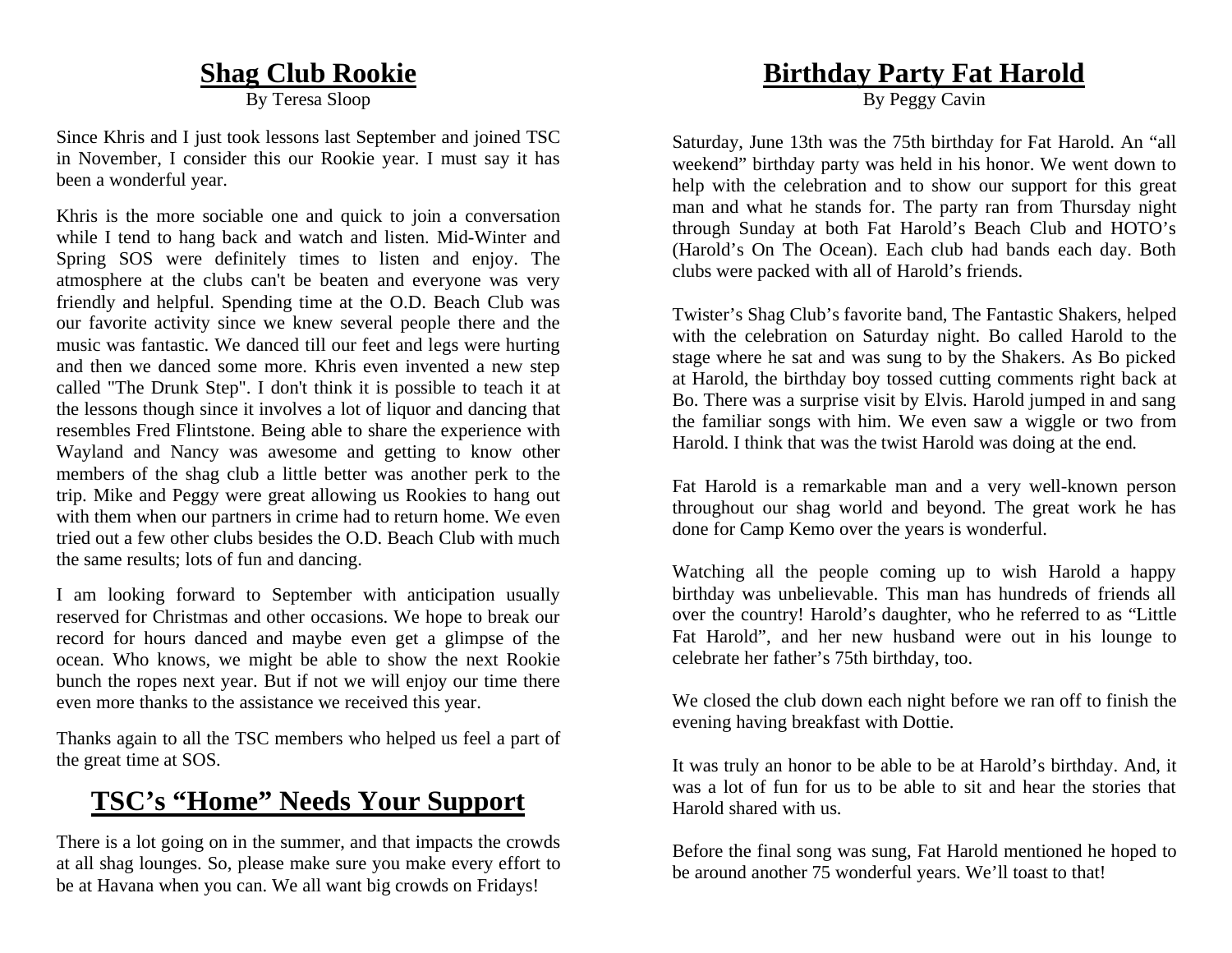### **Queenie's Medical Moments**

By Pam Siege, RN

#### MRSA And Salmonella Infections

These days it seems we have to be careful of everything… from the water we drink, top of soda cans, walking barefoot, our children in school touching other children's belongings, handles on the grocery shopping carts…and now our tomatoes! Is there nothing clean anymore?

We have children in schools, older adults, patients in the hospitals, and babies who are getting MRSA (methicillin-resistant Staphylococcus aureus). MRSA is any strain of staph that's resistant to the broad-spectrum antibiotics. It can be fatal.

The problem as I see it is education. It seems almost everyone has MRSA on their bodies. It just depends on if it is contained or not. People with weakened immune systems (i.e., babies and the elderly) are more at risk. Skin infections are the most common. It starts as a small reddened area, usually a pimple, and can develop into a serious, painful abscess that would require surgical attention. It can also get into the joints, bloodstream, lungs or heart!

Get medical attention if your small pimple (could look like a spider bite) gets:

- 1. Red, warm and tender at the site
- 2. Pus (a yellowish fluid that has a foul odor)
- 3. You have a fever

What can we do to prevent this infection?

- 1. Don't use anyone else's personal items
- 2. Keep wounds covered
- 3. Keep clean

The #1 thing you can do to prevent this infection and many others:

4. Wash your hands, wash your hands, wash your hands! \*Men, this means you after using the bathroom.\*

As for the tomatoes, well, grow your own or do without!

I know everyone thought I was going to crack on Geoff, but I didn't, did I? I decided to let the poor, Mr. Pitiful alone this month. He needs rest. His birthday is July 3rd and he will always be older than me! So I won't say anything about him this time!

Bless our hearts! Enjoy Life. You only get one try at it.

### **Dancing in the Street**

#### By Teresa Sloop

I had never been to a concert in the street, so a Craig Woolard concert in Concord sounded like a new experience that might be just the ticket for the late week blues. We arrived early for the concert and scoped out a spot that we hoped would give us a good view of all the festivities. Within 30 minutes several of the Twister's members had arrived. As soon as the music began I decided I liked an outdoor concert.

Dancing in the street didn't seem to agree with me since I couldn't seem to stay on the shoes I was wearing, but I gave it a good old try. Poor Tom was probably mortified by my poor display of dancing skills, but it was fun anyway.

Line dancing seemed to be the theme of the evening and people were dancing all around the stage. The music was awesome, of course, and just the kind of music we like to shag to. We really enjoyed the concert.

People all around us were talking about Twister's Shag Club. The group is well known everywhere, and in a good way. It is interesting to hear people talk about The Cyclone and how great our group is, overall.

I have found the shag community can be one of the friendliest bunches of people you will ever meet and I am really glad to be part of it. I am looking forward to another concert in the street... one in which I hope to dance more and slide less.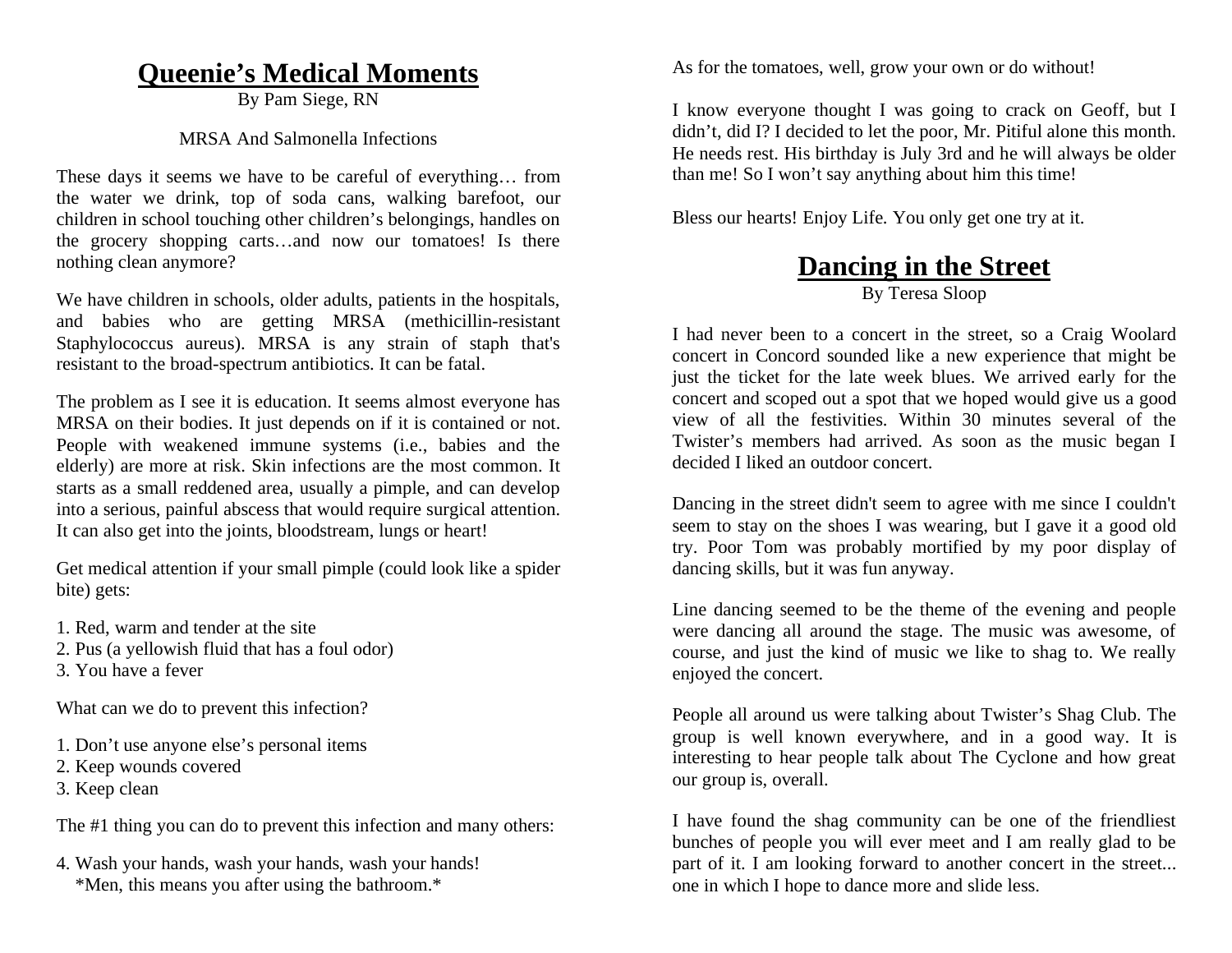### **Concord's Street Concert**

By Ann Horton

On Thursday night, I bummed a ride from Mooresville to Concord with Nancy Massengill. Now that Jim has a job now down in Concord, I'm bumming' rides a lot. The trip down was wonderful just getting to know Nancy! We stopped by What-a-Burger and got some delicious "health food"… that is if onions are on that list!

Craig Woolard and his band were in full swing when we got there. We set up our chairs and proceeded to shag a few. There were some serious line dancers who didn't necessarily seem to want to share the dance floor, but we had fun! Even though we brought some adult beverages, I found out that we weren't allowed to have them on the street in Concord. Nah - we didn't get busted - I asked.

The band played two sets and Jim bought their newest CD. We had a good time with the Twisters Fun Bunch that showed up.

### **Wine Fun Facts**

By Robin Nantz

Wine impacts the Sporting Life. Athletes who have vineyards in California include:

> Tom Seaver (baseball) Joe Montana (football) John Madden (football) Dick Vermeil (football) Peggy Fleming (ice skating) Arnold Palmer (golf) Greg Norman (golf) Mario Andretti (auto racing) Randy Lewis (auto racing) Jeff Gordon (auto racing)

### **The Harrington's Deep Fried Party**

By Ann Horton

We had a wild and crazy time at the Harrington's lake house! There were so many people there, and the funnest of the Fun Bunch came out for the good cause of Habitat for Humanity.

The weather was great, and we avoided any serious showers.

We met some people who are thinking' about coming out for shag lessons. Won't that be great?

The DJ'ing was awesome. We shagged, we line-danced (in a manner of speaking), we ate - oh boy did we eat! People went all out with some delectable dishes! Among them, there was some German Potato Salad there for which I would pay for the recipe every bite made me want more! And I'm not a big fan of potato salad. But I was good and avoided the dessert table - unless you count that bite of Blackberry Wine Cake! I told you there was some creative stuff there!

We had awesome fun and highly recommend this event to everyone next year. This was our second and it will not be our last!

### **Going To, Or Places At The Beach**

*This column is all about the quickest ways to get to O.D., the best places to eat, and the best places to buy gas, etc. It will continue every month when items are submitted. We need to hear from you!* 

From Mike Rink: Take I-77 to I-85. Go north to 485. Take 485 south to exit 44 (Hwy 218). Take 218 all the way to Hwy 74.

The drive on 74 East is easy all the way to Hwy 410. Then take 410 until it dead ends into 701. Hwy 701 will take you to Hwy 9… and your final destination will be just a few more miles away.

I like this way. The four-lane roads keep you from getting stuck behind a slow-poke, there are plenty of 65-70 mph zones and not much traffic. It will be even better when Hwy 74 widening is done.